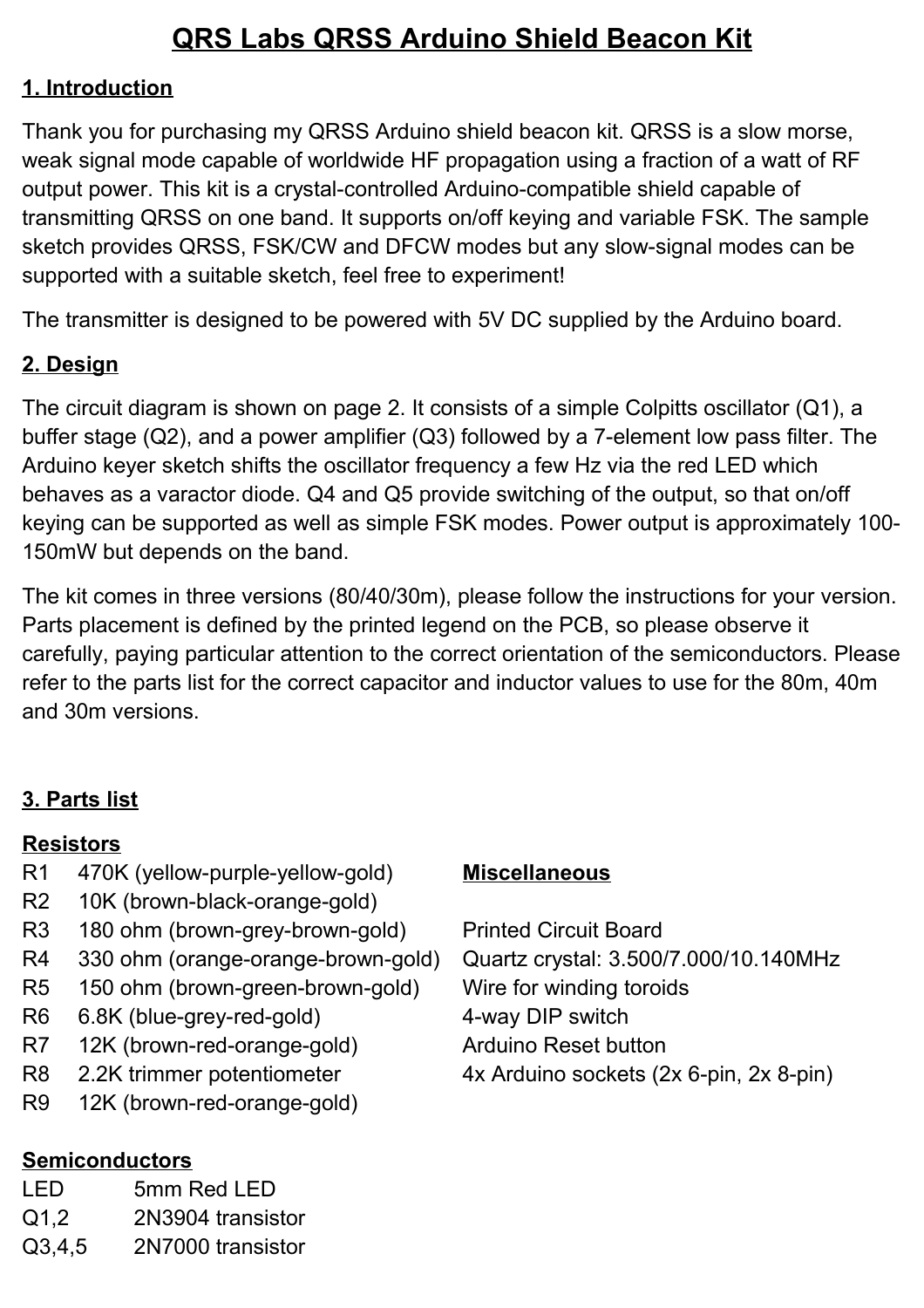#### **Inductors**

|    | 80m version               | 40m version               | 30m version               |
|----|---------------------------|---------------------------|---------------------------|
|    | 25 turns, T37-2 (red)     | 19 turns, T37-6 (yellow)  | 19 turns, T37-6 (yellow)  |
|    | 27 turns, T37-2 (red)     | 21 turns, T37-6 (yellow)  | 20 turns, T37-6 (yellow)  |
| L3 | 25 turns, T37-2 (red)     | 19 turns, T37-6 (yellow)  | 19 turns, T37-6 (yellow)  |
| IА | 25 turns, FT37-43 (black) | 25 turns, FT37-43 (black) | 25 turns, FT37-43 (black) |

## **Capacitors**

|                  | 80m version            | 40m version            | 30m version            |
|------------------|------------------------|------------------------|------------------------|
| C <sub>1,2</sub> | 680pF                  | 470pF                  | 220pF                  |
| C <sub>3</sub>   | 3pF twisted wire       | 3pF twisted wire       | 3pF twisted wire       |
| C4, 10, 11, 12   | 10nF                   | 10nF                   | 10nF                   |
| C5, 8            | 470pF                  | 270pF                  | 270pF                  |
| C6, 7            | 1200pF (1.2nF)         | 680pF                  | 560pF                  |
| C <sub>9</sub>   | 25pF trimmer capacitor | 25pF trimmer capacitor | 25pF trimmer capacitor |
| C <sub>13</sub>  | 10uF                   | 10uF                   | 10uF                   |



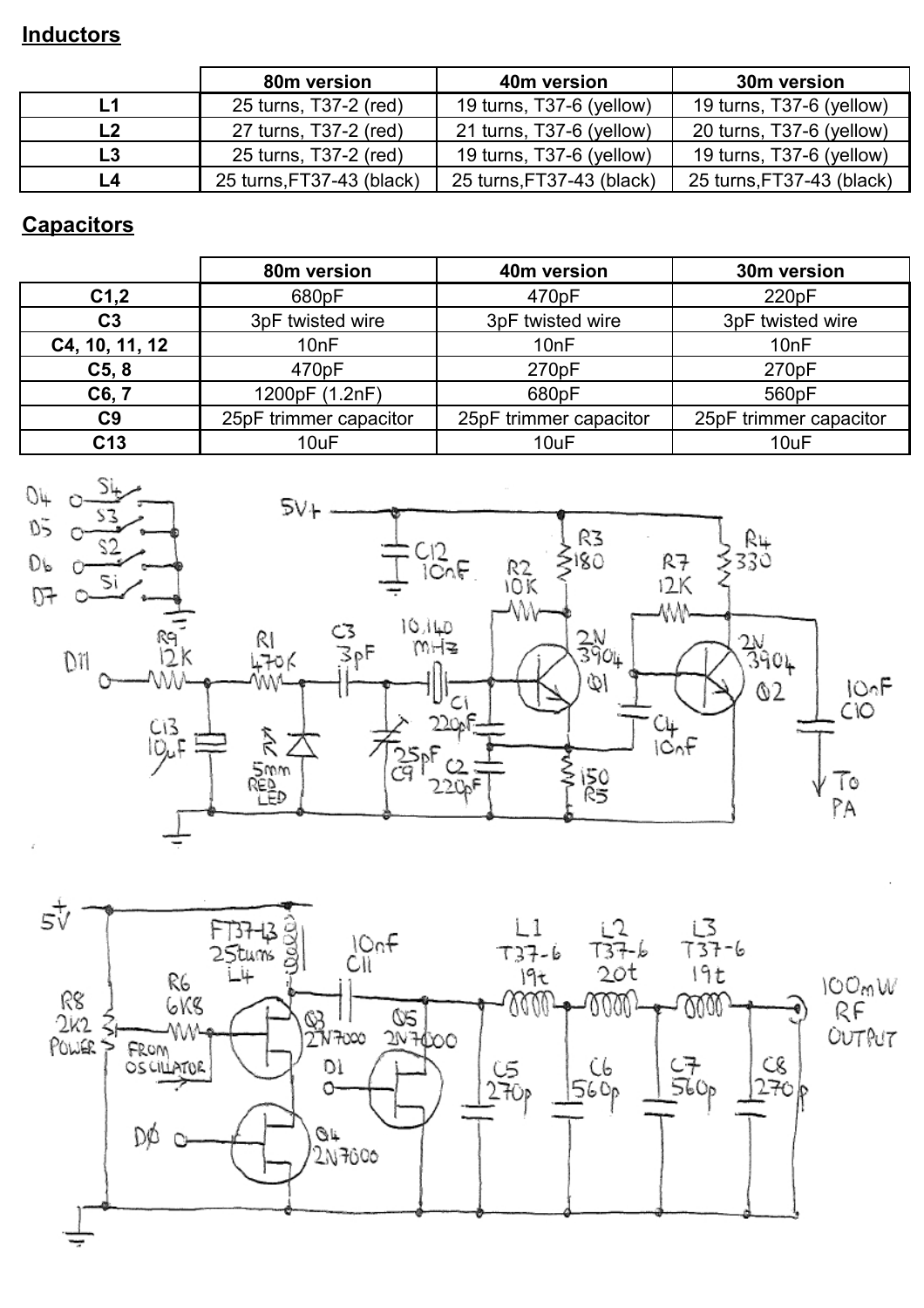## **4. Construction**

Follow the parts layout diagram below carefully, paying particular attention to the correct orientation of the semiconductors (transistors and LED) and the correct orientation of capacitor C13. Read the notes below, before starting.



## **4.1 Trimmer potentiometer R8**

Unfortunately the supplied potentiometer does not fit into the holes in the PCB, which are too small for the connection tabs of the potentiometer. In the interests of providing you with a low cost kit, I did not have another set of PCB's manufactured to correct this design fault. Instead, I recommend the following simple steps to work around this minor inconvenience.

First, you should bend the last 5mm (1/4-inch) or so of the connection pins of the trimmer potentiometer inwards towards the centre of the component, so that they have a 90-degree bend. They will look something like feet now, on the bottom of legs. Now you can apply a generous blob of solder to each of the three holes on the PCB, and "surface mount" the component on top of the PCB, without its pins going through the holes. The holes in the PCB are through-hole-plated so do not worry, there is connection between both sides.

I recommend soldering this component FIRST, so that you have space to work easily.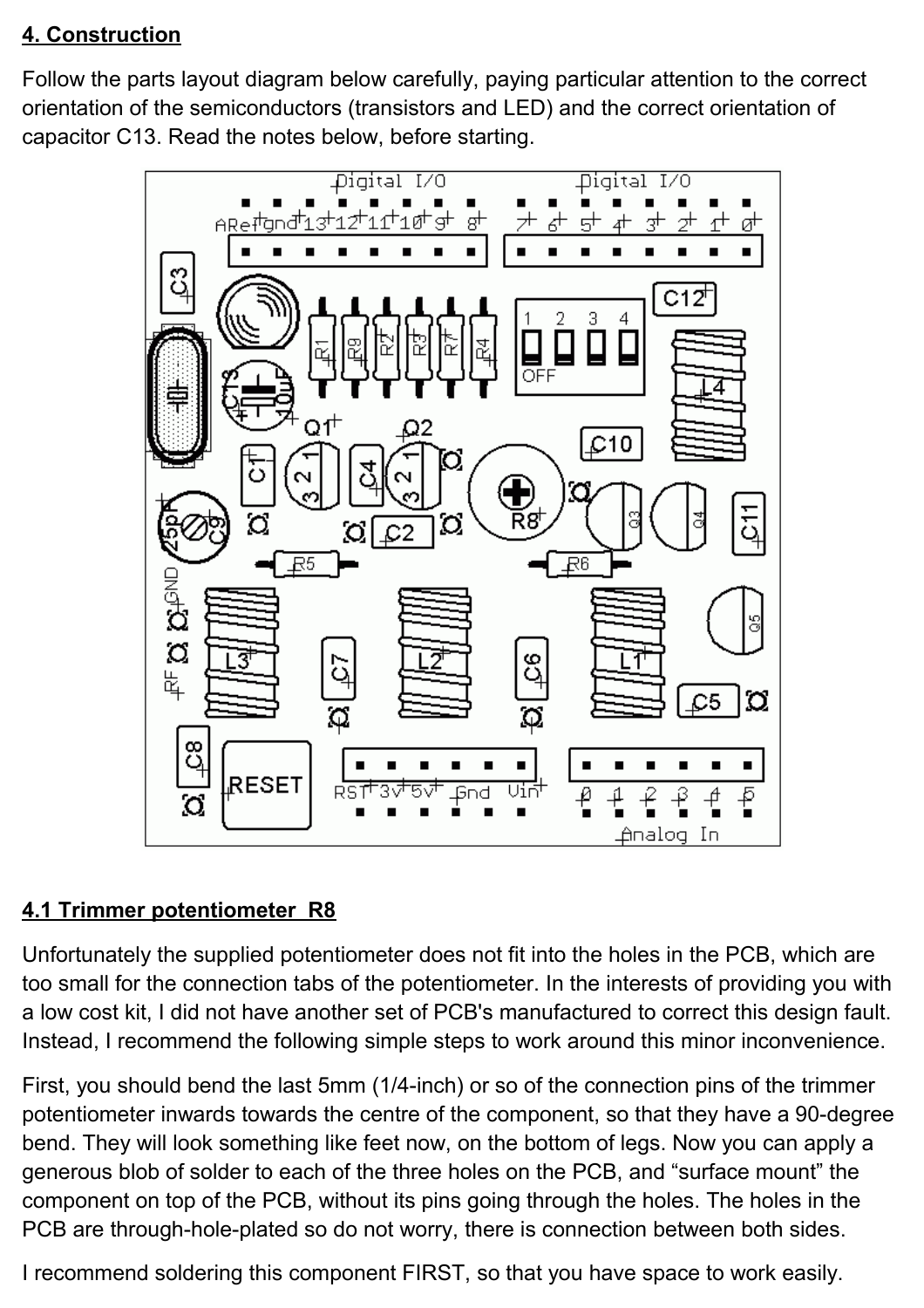#### **4.2 Winding the inductors**

Remember that each time the wire goes through the centre of the toroid counts as one turn. 35cm of wire should be enough for 25 turns. Label the toroids aids identification later! Wind the coils as per the number of turns in the table in section 3 above.

Trim the ends of the wire and scrape the enamel off and tin them with solder. Alternatively, the ends of the wire can be held in a blob of hot solder on the soldering iron, and the enamel will burn off. You should use a well-ventilated work space to avoid the unpleasant fumes.

### **4.3 The "gimmick" capacitor**

C3 is a small capacitance of a few pF, whose exact value is not very important. To make it, cut about 50mm of the magnet wire and solder the ends to the PCB where C3 is marked. Twist the wire in a spiral and cut the tip so we end up with two wires about 15mm long. Later, the amount of frequency shift is adjustable within the Arduino sketch software. But if it seems still too large, you can cut a little off the two wires, to reduce the capacitance; this will decrease the amount of shift.

## **4.4 Remaining components**

Solder the remaining components on the top half of the board: resistors, capacitors, transistors etc. I recommend soldering the Arduino sockets LAST, because they are bulky and they will get in the way of soldering the other components.

#### **5. Adjustment**

**TURN R8 FULLY CLOCKWISE.** This is **Very Important** - in the fully anti-clockwise position the PA transistor will be biased permanently on and get very hot, probably destroying itself within seconds.

At this stage you need to plug the shield onto an Arduino, load an Arduino sketch for FSK/CW and run it. Connect the output of the LPF to a 50-ohm dummy load (two ¼-Watt 100-ohm resistors in parallel will do). Connect some means of measuring power such as a power meter or an oscilloscope. Slowly turn R8 anti-clockwise and monitor the output power. You should be able to achieve more than 100mW before you notice that power starts to dip; then turn R8 back to the peak power point. With a 50-ohm dummy load, 100mW on an oscilloscope is 6.3V peak-to-peak (Watts = peak-to-peak voltage squared, divided by 400). If you turn R8 too far you may destroy Q3. Q3 should not get noticeably warm. If it does, then R8 is too far anti-clockwise.

#### **6. Setting the keyer speed and QRSS mode**

A 4-way DIP switch is provided on the shield board, to provide the user with an easy way to control aspects of the kit operation such as mode (e.g. QRSS, DFCW or FSK/CW), or speed. The DIP switches are read by the Arduino, which interprets them according to the sketch you have loaded. It is up to you, how you want to use the switches! In the sample sketch, 2 are used for the mode (QRSS, DFCW, FSK/CW) and two for the speed.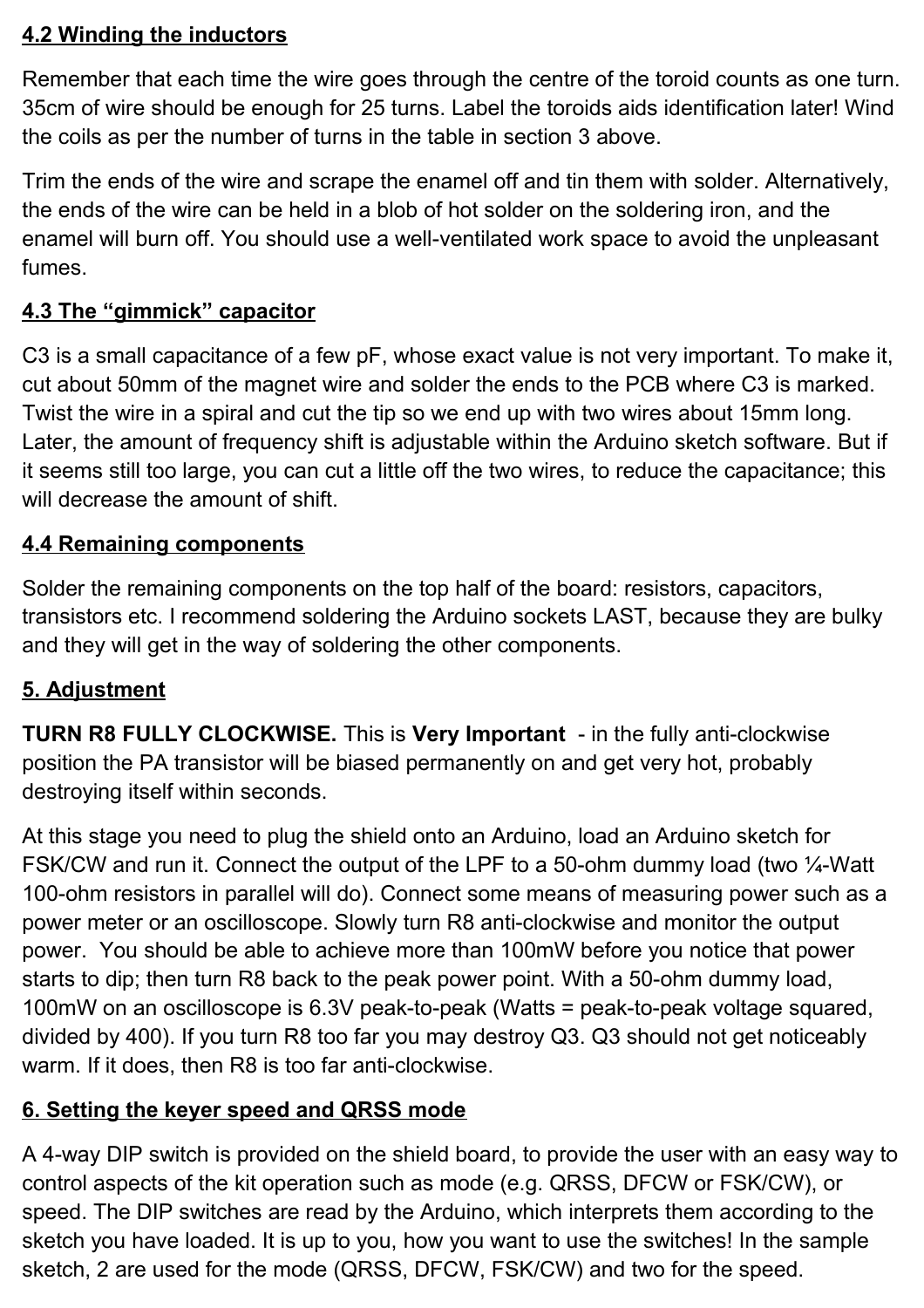## **7. Tuning**

It is very important to realise that by far the hardest part of any successful QRSS beacon operation, is tuning the oscillator to the correct frequency. Most 30m QRSS stations monitor a narrow 100Hz-wide band from 10,140,000 to 10,140,100. If you are much outside this, the chances are that nobody will see your signal. It is therefore essential either to adjust your output frequency using an accurately calibrated frequency counter, or an accurately calibrated receiver. Adjust the frequency using trimmer C9, aiming at first for 10,140,050 (for example).

80m and 40m popular QRSS frequencies are the 100Hz-wide band from 800-900Hz above the band edge.

The easiest way to adjust the frequency and frequency shift of your keying, is to install the Argo software (download: [http://www.sdrham.com/argo/index.html\)](http://www.sdrham.com/argo/index.html) on your PC, and monitor the output frequency on a 30m receiver. A small length of wire may be necessary at the RF output of the transmitter, to ensure it is picked up by your receiver antenna. Use Argo in the horizontal, 3s dots Slow mode. The image should look something like this (for example, in the FSK/CW mode):



The "height" of the FSK should be around 4-5Hz, and you can adjust this from the Arduino sketch. If the height remains too large, you can cut a piece off the "gimmick" capacitor C3. Do not waste spectrum by using more! Less may be sufficient and preferable!

## **8. Operation**

Connect the antenna and remember, QRSS is all about patience! You should join the QRSS news group http://cnts.be/mailman/listinfo/knightsgrss\_cnts.be and announce that your beacon is on the air. You should get reception reports by email and see your signals on the various online "grabbers" (see [http://digilander.libero.it/i2ndt/grabber/grabber](http://digilander.libero.it/i2ndt/grabber/grabber-compendium.htm)[compendium.htm](http://digilander.libero.it/i2ndt/grabber/grabber-compendium.htm) for a set of links to "grabbers" worldwide). With a reasonable dipole